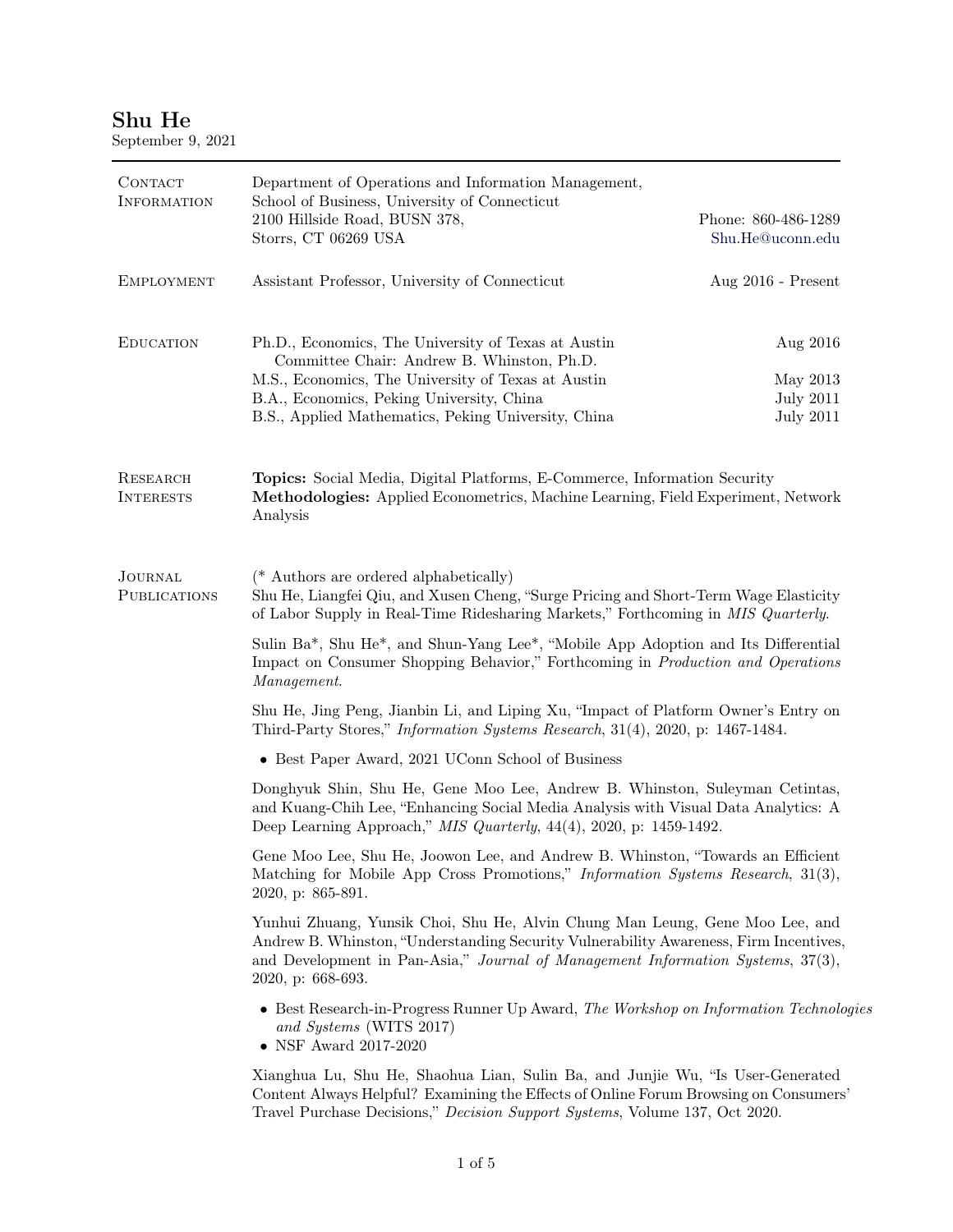|                               | Shu He, Huaxia Rui, and Andrew B. Whinston, "Social Media Strategies in Product<br>Harm Crises," <i>Information Systems Research</i> , 29(2), 2018, p: 362-380.                                                                                                                |               |
|-------------------------------|--------------------------------------------------------------------------------------------------------------------------------------------------------------------------------------------------------------------------------------------------------------------------------|---------------|
|                               | Shu He, Gene Moo Lee, Sukjin Han, and Andrew B. Whinston, "How Information"<br>Disclosure Would Influence Organizations' Outbound Spam Volume: Evidence from a<br>Field Experiment," Journal of Cybersecurity, 2(1), 2016, pp: 99-118.                                         |               |
| PAPERS UNDER<br><b>REVIEW</b> | (* Authors are ordered alphabetically)<br>Jianqing Chen*, Shu He*, and Xue Yang*, "Perceived Fairness and User Engagement:<br>A Quasi-Natural Experiment on Impacts of Rule Breach and Recovery Measures in<br>Online Gaming," Major revision at Information Systems Research. |               |
|                               | Jason Chan*, Shu He*, Dandan Qiao*, and Andrew B. Whinston*, "Shedding Light on<br>the Dark: Would Police Arrests Exert a Deterrence Effect on Darknet Transactions,"<br>Major revision at <i>Information Systems Research</i> .                                               |               |
|                               | • NET Institute summer grant $2019$                                                                                                                                                                                                                                            |               |
|                               | Shu He <sup>*</sup> , Shun-Yang Lee <sup>*</sup> , and Huaxia Rui <sup>*</sup> , "Open Voice or Private Message? The<br>Hidden Tug-of-War on Social Media Customer Service," Under review at <i>Journal of</i><br>Marketing.                                                   |               |
|                               | WORKING PAPERS (* Authors are ordered alphabetically)<br>Ayush Sengupta, Shu He, and Xinxin Li, "Book-or-Drive: The impact of Ride-Sharing<br>on the Automobile Industry."                                                                                                     |               |
|                               | Yanzhen Chen* and Shu He*, "Each Coin Has Two Sides and So Do Crypto-Coins: The<br>Social impacts of Cryptocurrency ATMs."                                                                                                                                                     |               |
|                               | Chaoqun Chen*, Shu He*, and Xuan Ye*, "The Impact of Indiscriminative Policing<br>Policy: Does Blocking Sites "Work"?"                                                                                                                                                         |               |
|                               | Ayush Sengupta, Shu He, Miao Bai, and Xinxin Li, "Ride to Health: The Impact of<br>Ridesharing on Patients' Healthcare Access."                                                                                                                                                |               |
| AWARDS AND                    | • Best Paper Award, UConn School of Business                                                                                                                                                                                                                                   | 2021          |
| <b>GRANTS</b>                 | • PI: NSF grant, Information Disclosure and Security Policy Design: A Large-Scale<br>Randomization Experiment in Trans-Pacific Region                                                                                                                                          | 2017-2020     |
|                               | $\bullet~$ Deans Summer Research Fund                                                                                                                                                                                                                                          | $2020 - 2021$ |
|                               | • NET Institute summer grant                                                                                                                                                                                                                                                   | 2019          |
|                               | • Travel Grant for Workshop on the Economics of Information Security, NSF                                                                                                                                                                                                      | 2015          |
|                               | • Leo Koguan Scholarship, Peking University                                                                                                                                                                                                                                    | 2010          |
|                               | • Wusi Scholarship, Peking University                                                                                                                                                                                                                                          | 2008, 2009    |
|                               | • Gold Medal for Chinese Chemistry Olympiad                                                                                                                                                                                                                                    | 2007          |
| <b>INVITED TALKS</b>          | • Gabelli School of Business, Fordham University                                                                                                                                                                                                                               | 2021          |
|                               | • Naveen Jindal School of Management, The University of Texas at Dallas                                                                                                                                                                                                        | 2019          |
|                               | • Business School, Nanjing University                                                                                                                                                                                                                                          | 2019          |
|                               | • School of IT and Management, University of International Business and Economics<br>2019                                                                                                                                                                                      |               |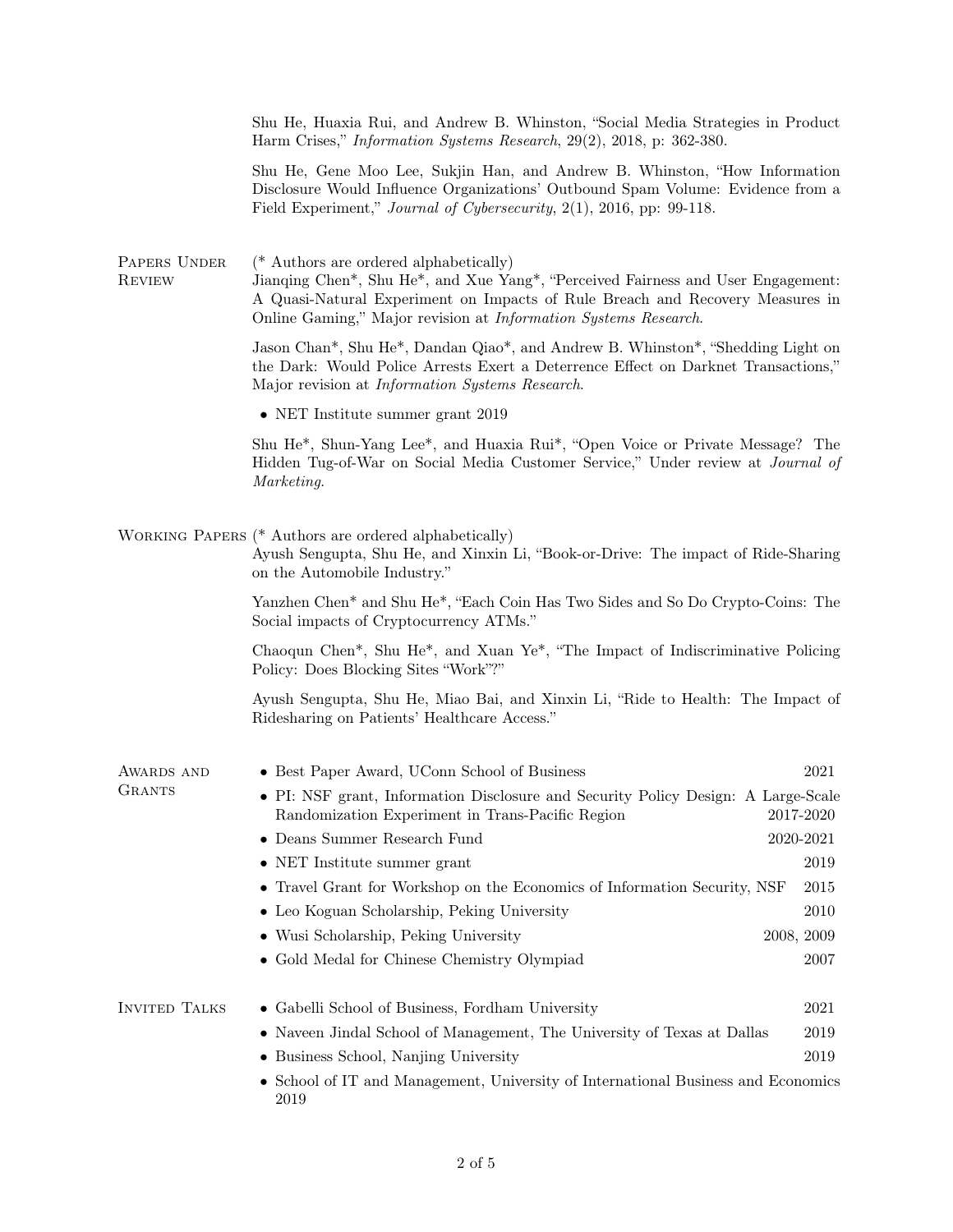| • School of Business, University of Connecticut            | 2016 |
|------------------------------------------------------------|------|
| • Eli Broad College of Business, Michigan State University | 2016 |
| • Simon Business School, University of Rochester           | 2016 |

**CONFERENCE PUBLICATIONS** Yanzhen Chen\* and Shu He\*, "Each Coin Has Two Sides and So Do Crypto-Coins: The Social impacts of Cryptocurrency ATMs, 2021 Statistical Challenges in Electronic Commerce Research (SCECR 2021), virtual, June 2021.

> Chaoqun Chen\*, Shu He\*, and Xuan Ye\*, "The Impact of Indiscriminative Policing Policy: Does Blocking Sites "Work"? 2021 Statistical Challenges in Electronic Commerce Research (SCECR 2021), virtual, June 2021.

> Ayush Sengupta, Shu He, and Xinxin Li, "Book-or-Drive: The impact of Ride-Sharing on the Automobile Industry," Conference on Information Systems and Technology (CIST 2020), virtual, Oct 2020.

> Jianqing Chen\*, Shu He\*, and Xue Yang\*, "Perceived Fairness and User Engagement: A Quasi-Natural Experiment on Impacts of Rule Breach and Recovery Measures in Online Gaming, 2020 Statistical Challenges in Electronic Commerce Research (SCECR 2020), virtual, June 2020.

> Yunhui Zhuang, Yunsik Choi, Shu He, Alvin Chung Man Leung, Gene Moo Lee, and Andrew B. Whinston, "Information disclosure and security policy design: a large-scale randomization experiment in Pan-Asia," Proceedings of the 53rd Hawaii International Conference on System Sciences, Maui, Hawaii, Jan 2020.

> Jason Chan\*, Shu He\*, Dandan Qiao\*, and Andrew B. Whinston\*, "Shedding Light on the Dark: Would Police Arrests Exert a Deterrence Effect on Darknet Transactions," Workshop on Information Systems and Economics 2019 (WISE 2019), Munich, Dec 2019.

> Shu He, Jing Peng, Jianbin Li, and Liping Xu, "Impact of Platform Owner's Entry on Third-Party Stores," Conference on Information Systems and Technology (CIST 2019), Seattle, WA, Oct 2019.

> Jason Chan\*, Shu He\*, Dandan Qiao\*, and Andrew B. Whinston\*, "Shedding Light on the Dark: Would Police Arrests Exert a Deterrence Effect on Darknet Transactions," 2019 Statistical Challenges in Electronic Commerce Research (SCECR 2019), Hong Kong, June 2019.

> Shu He, Shun-Yang Lee, and Huaxia Rui, "Open Voice or Private Message? The Hidden Tug-of-War on Social Media Customer Service," The 5th Workshop on Experimental and Behavioral Economics in Information Systems (WEBEIS 2019), Minneapolis, MI, May 2019.

> Shu He, Shun-Yang Lee, and Huaxia Rui, "Open Voice or Private Message? The Hidden Tug-of-War on Social Media Customer Service," Workshop on Information Systems and Economics 2018 (WISE 2018), San Francisco, CA, Dec 2018.

> Shu He, Shun-Yang Lee, and Huaxia Rui, "Open Voice or Private Message? The Hidden Tug-of-War on Social Media Customer Service," 2018 Conference on Digital Experimentation (CODE 2018), Cambridge, MA, Oct 2018.

> Shu He, Jing Peng, Jianbin Li, and Liping Xu, "Impact of Platform Owner's Entry on Third-Party Stores," The 12th China Summer Workshop on Information Management (CSWIM 2018), Qingdao, Shandong, China, June 2018.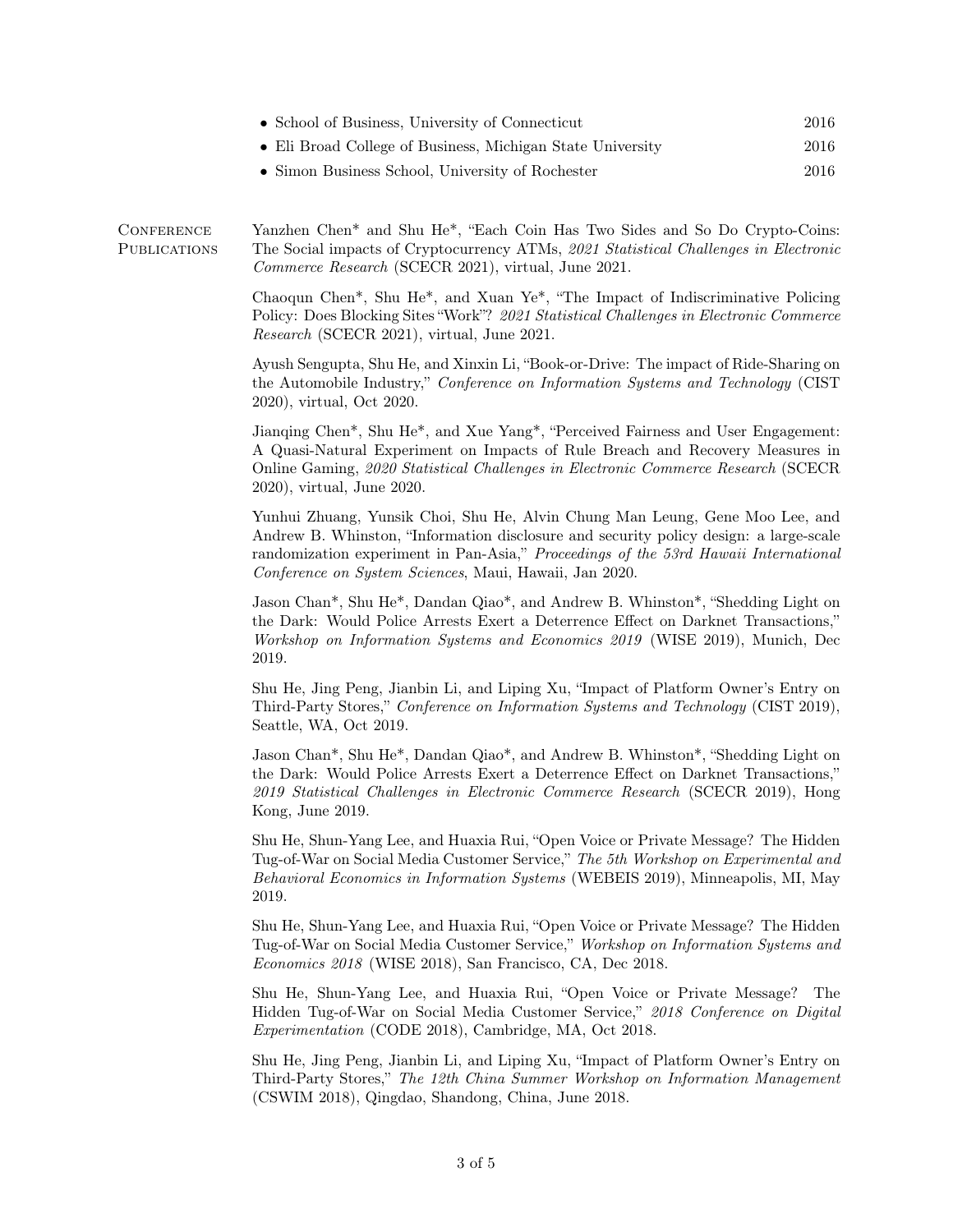|                          | Shu He, Jing Peng, Jianbin Li, and Liping Xu, "Impact of Platform Owner's Entry<br>on Third-Party Stores," 2018 Statistical Challenges in Electronic Commerce Research<br>(SCECR 2018), Rotterdam, Netherlands, June 2018.                                                                                                                                                              |
|--------------------------|-----------------------------------------------------------------------------------------------------------------------------------------------------------------------------------------------------------------------------------------------------------------------------------------------------------------------------------------------------------------------------------------|
|                          | Yun-Sik Choi, Shu He, Vincent Zhuang, Gene Moo Lee, Chung Man Leung, and<br>Andrew B. Whinston, "Information disclosure and security policy design: a large-scale<br>randomization experiment in Pan-Asia," The 17th Annual Workshop on the Economics<br>of Information Systems (WEIS 2018), Innsbruck, Austria, June 2018.                                                             |
|                          | Yun-Sik Choi, Shu He, Vincent Zhuang, Gene Moo Lee, Chung Man Leung, and<br>Andrew B. Whinston, "A Pan-Asian Field Experiment of Organizational Awareness<br>to Information Security and Preparedness Against Cybercrime," The Workshop on<br><i>Information Technologies and Systems</i> (WITS 2017), Best Research-in-Progress Runner<br>Up Award, Seoul, South Korea, December 2017. |
|                          | Donghyuk Shin, Shu He, Gene Moo Lee, and Andrew B. Whinston, "Analyzing Content<br>and Customer Engagement in Social Media with Deep Learning," Conference on Information<br>Systems and Technology (CIST 2016), Nashville, TN, November 2016.                                                                                                                                          |
|                          | "Social Media Strategies in Product Harm Crises," with Huaxia Rui, and Andrew B.<br>Whinston, <i>International Conference on Information System</i> (ICIS 2015), Fort Worth,<br>TX, December 2015.                                                                                                                                                                                      |
|                          | Donghyuk Shin, Shu He, Gene Moo Lee, and Andrew B. Whinston, "Message or Messenger:<br>An Empirical Analysis on Tumblr Reblogging Behavior," The Workshop on Information<br>Technologies and Systems (WITS 2015), Dallas, TX, December 2015.                                                                                                                                            |
|                          | Donghyuk Shin, Shu He, Gene Moo Lee, and Andrew B. Whinston, "Message or Messenger:<br>An Empirical Analysis on Tumblr Reblogging Behavior," The Fourteenth Workshop on<br>e-Business (WeB 2015), Fort Worth, TX, December 2015.                                                                                                                                                        |
|                          | Shu He, Huaxia Rui, and Andrew B. Whinston, "Social Media Strategies in Product<br>Harm Crises," NYU 2015 Conference on Digital Big Data, Smart Life, & Mobile Marketing<br>Analytics (Big Data Conference 2015), Stern School of Business, NYC, October 2015.                                                                                                                          |
|                          | Shu He, Gene Moo Lee, John S. Quarterman, and Andrew B. Whinston, "Designing<br>Cybersecurity Policies," Workshop on the Economics of Information Security (WEIS<br>2015), Delft, Netherlands, June 2015.                                                                                                                                                                               |
|                          | Shu He, Gene Moo Lee, John S. Quarterman, and Andrew B. Whinston, "Estimating the<br>Treatment Effect of Spam Information Disclosure on Organizations: A Field Experiment,"<br>Conference on Information Systems and Technology (CIST 2014), San Francisco, U.S.,<br>November 2014.                                                                                                     |
| <b>SKILLS</b>            | Programming skills:<br>• Python, R, STATA, SQL, MATLAB, Eviews, and IATEX<br>Languages:<br>$\bullet$ English (fluent), Mandarin Chinese (native)                                                                                                                                                                                                                                        |
| PROFESSIONAL<br>SERVICE: | Referee for Journals:<br>Information Systems Research, MIS Quarterly, Management Science, Journal of Management<br>Information Systems, Production and Operations Management, INFORMS Journal on<br>Computing, Decision Support Systems                                                                                                                                                 |
|                          | Referee for Conferences:<br>International Conference on Information Systems (ICIS), INFORMS Conference on<br>Information Systems and Technology (CIST), Hawaii International Conference on System<br>Sciences (HICSS)                                                                                                                                                                   |